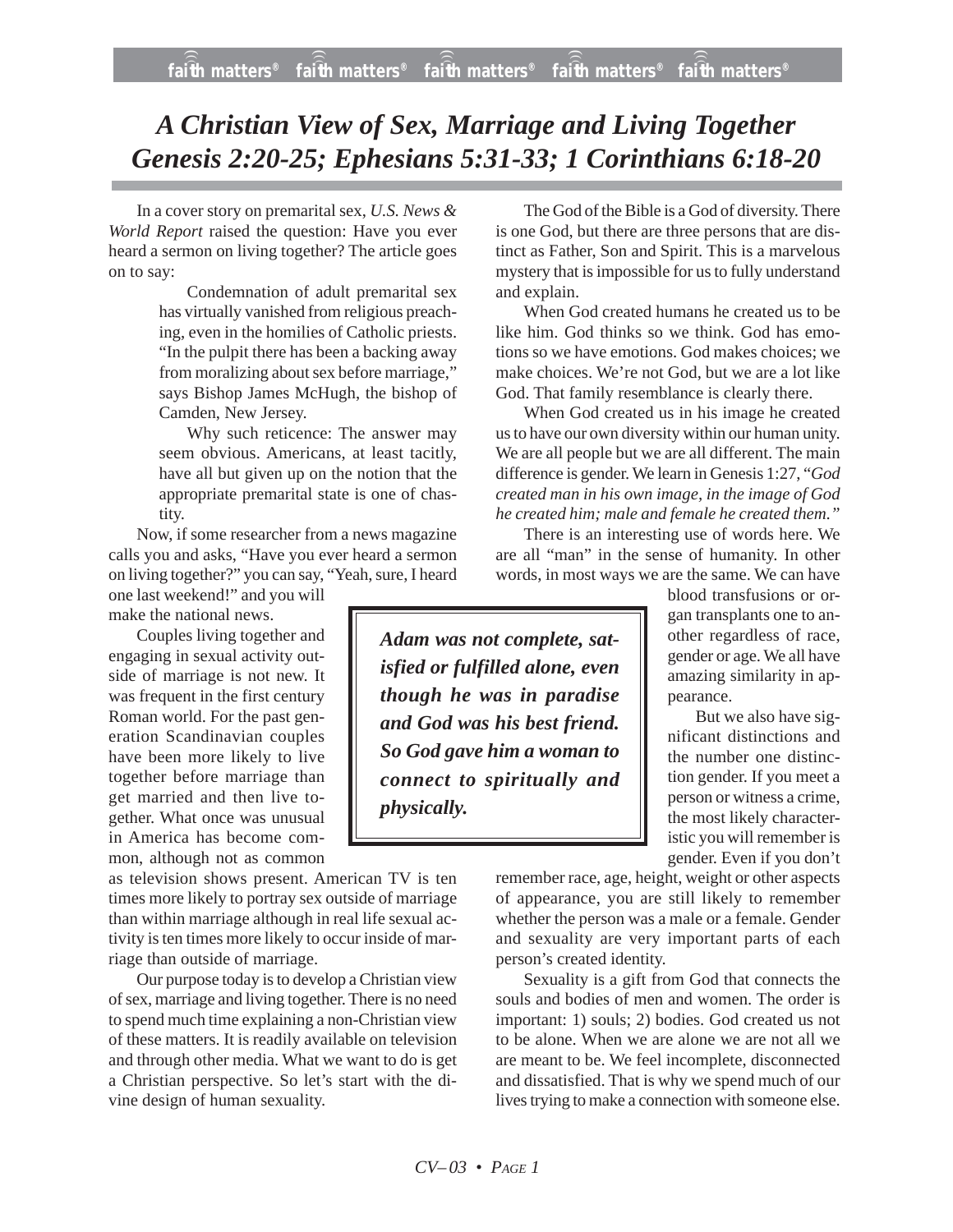At creation, God placed within us a strong desire for sexual union. It is true that part of that is for populating the world, but is far more than that. It is to be an expression of the connection of the souls of two different people. That strong sexual desire is normal, healthy and God-given. Some may think it is mostly physical, but that is a tragic mistake. Those who seek physical sex through promiscuity will never be satisfied because they haven't connected their soul to anyone. They may try more and more and become more aggressive and exotic, but they will never be satisfied. Sexual union is all about fulfilling our created need to connect our soul to another person. Genesis 2:20-25 deals with this:

> *So the man gave names to all the livestock, the birds of the air and all the beasts of the field.*

*But for Adam no suitable helper was found. So the Lord God caused the man to fall into a deep sleep; and while he was sleeping, he took one of the man's ribs and closed up the place with flesh. Then the Lord God made a woman from the rib he had taken out of the man, and he brought her to the man.*

*The man said, "This is now bone of my bones and flesh of my flesh; she shall be called 'woman,' for she was taken out of man."*

*For this reason a man will leave his father and mother and be united to his wife, and they will become one flesh.*

The man and his wife were both naked, and they felt no shame.

This story from the Garden of Eden is filled with truth, spirituality and sensuality. Adam was not complete, satisfied or fulfilled alone, even though he was in paradise and God was his best friend. So God gave him a woman to connect to spiritually and physically. She became the primary human relationship of his life. He immediately realized the unity they shared when he said that she "*is now bone of my bones and flesh of my flesh."* While these words are not very romantic, I think in essence what he was saying was, "She's like me. We are one, but we are separate, distinct." In that combination of unity and diversity their relationship was forged. The natural and normal expression of connection of their souls was in sex. There they stood separate but united. Naked but not embarrassed. The fulfillment of the way God designed them to be.

The divine design was to preserve and protect this intimate and mysterious relationship between a man and a woman in the relationship of marriage. God knew that gifts as powerful as soul-connection and sex need protection so they can become strong and last long.

We understand this concept of protection because we do it all the time. If we have a penny we leave it out or loose in our pocket, but if we have a \$100 bill we put it in a wallet or purse. If we have a weed we don't care what happens to it; if we have a garden we build a fence to keep out the rabbits and deer. If we have a stuffed animal we leave it home alone when we go to the mall, but if we have a baby we take her with us and never leave her alone. If we have a stick we leave it unguarded in the backyard; if we have a nuclear bomb we surround it with an army of armed guards. The more valuable something is the more we protect it.

God puts huge value on the connection of human souls and on the sexual connection between a man and a woman. God wants the spiritual connection to grow strong. He wants sex to be fun and fulfilling. He wants to keep the dangers out of the soul and the sex. His fence is high—no other people get to participate or to watch; no diseases are to come from outside sources. God knows that the best soul connection and the best sex connection happen when a man and woman know without a doubt that they are completely and permanently safe within the protection of a permanent and exclusive relationship of commitment called marriage. It's described in Ephesians 5:31-33:

*"For this reason a man will leave his father and mother and be united to his wife, and the two will become one flesh." This is a profound mystery—but I am talking about Christ and the church. However, each one of you also must love his wife as he loves himself, and the wife must respect her husband.*

God knows that sin is a problem to his ideal. People chronically abuse his gifts. They take this wonderful, powerful gift of sex and use it to abuse children, sell their bodies for money, attack others in rape and seek unfulfilling fun without the satisfaction of soul-connection. God is never surprised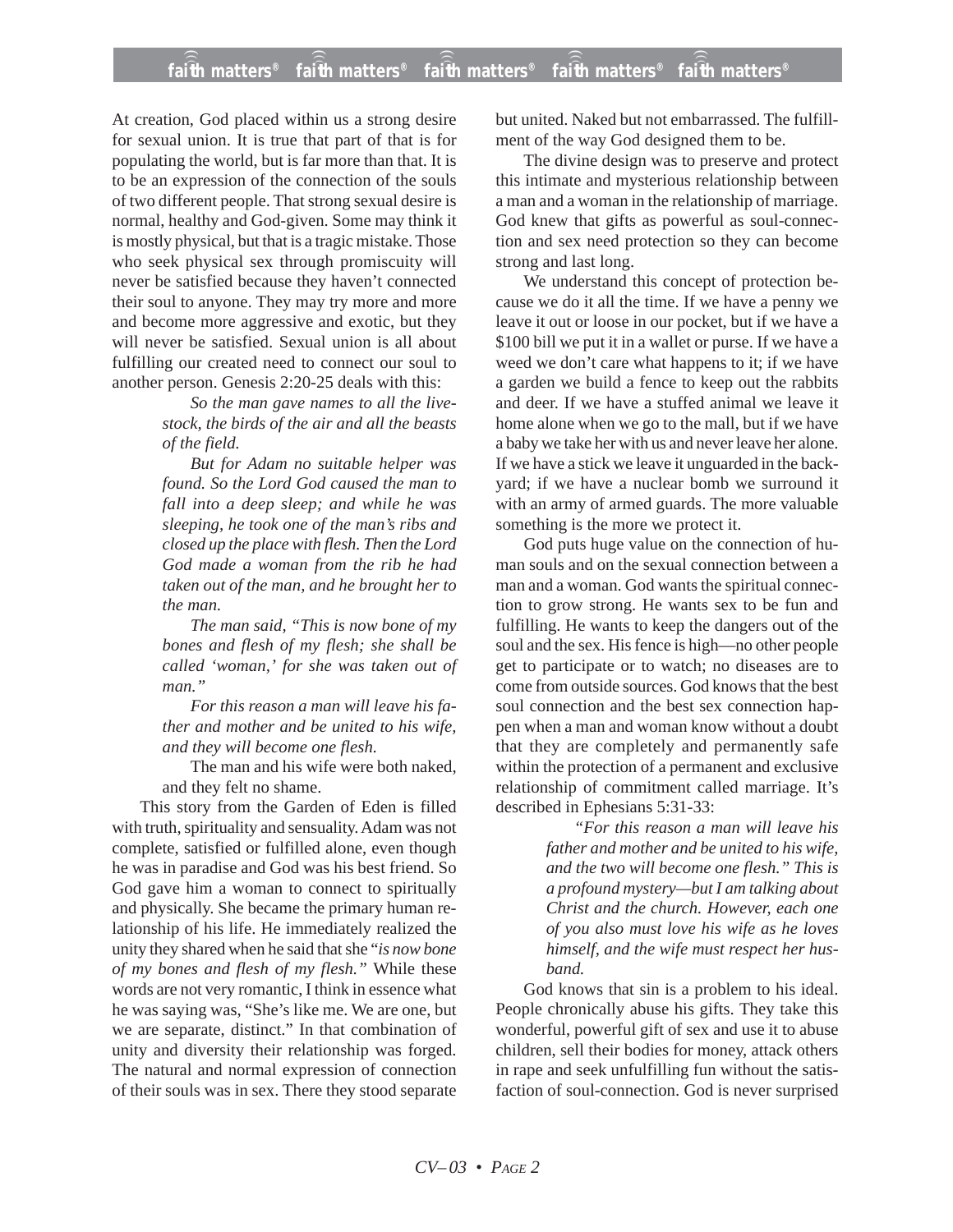## **faith matters® faith matters® faith matters® faith matters® faith matters®** ))) ))) ))) ))) )))

but always saddened by human destruction of divine design. That's why God tells Christians to watch out for messing up his design. It's in numerous places in the Bible, but from I Corinthians 6:18- 20 we read:

> *Flee from sexual immorality. All other sins a man commits are outside his body, but he who sins sexually sins against his own body. Do you not know that your body is a temple of the Holy Spirit who is in you, whom you have received from God? You are not your own; you were bought at a price. Therefore honor God with your body.*

God designed our bodies and souls to work together and to enhance each other. When we use sex

in ways that God did not design we are sinning against God. It is bad rather than good. And it is ultimately bad for both God and us.

God sees the body of a Christian as the temple of the Holy Spirit. Our bodies are like cathedrals where the Holy Spirit of God lives. What we do with our bodies directly impacts the

Holy Spirit inside each of us and his reputation on the outside of us. That's why we Christians should always use our bodies to make the Spirit of God look good.

If you are not a Christian, none of this may matter to you. It may not even make much sense because God is not all that important in your life. But for those of us who are Christians, this divine design shapes our Christian view of couples living together without marriage.

Here is where 21<sup>st</sup> century Americans are in adult relationships: 51% married; 7% living together; 8% widowed; 11% divorced; 3% separated; 18% never married. Between 1960 and the end of the last century the number of people living together in the United States grew by 1000%. Today five million American couples are living together without being married. That is a significant social change. As many as half of all the couples getting married in the United States today are living together when they get married.

Explanations for this include birth control, the sexual revolution and a later marrying age. Fifty years ago it was far more likely for people to be married in their late teens or around 20. Today the average marrying age in America is 25 for women and 27 for men. But perhaps the best explanation is the fear of divorce. We have a generation of adults whose parents divorced and left them hurting for life. One of the most significant and traumatic events in a person's life is the divorce of parents, the effects often not showing up until years later. Many who marry today do not want to repeat the divorces of their parents or the friends of their parents. They conclude that the best way to guarantee a permanent, successful and committed marriage is to live together first. In other words, the reason for living together may often be well motivated.

> However, social researchers tell us that the outcome of living together before marriage is exactly the opposite of what is intended. Partners are four times more likely to sexually cheat on one another if they are living together than if

they are married. Secular researchers without any Christian agenda are now saying that couples who live together before marriage are less committed to each other and to marriage. In fact, couples who live together before marriage increase the likelihood of a divorce if and when they do marry. The risks are so high that marriage researcher Scott Stanley is quoted in USA TODAY as saying, "If you want someone to marry, choose someone who won't live with you."

Of course, the assumption of many couples is that they will marry and that living together will simply end up being a "prequel" to that marriage. For some, that is the way it turns out. However, researchers tell us that among many couples who live together there is an increased likelihood of infidelity, there is an increase in abuse and there is an increase in the likelihood that they will break up before they ever get married. That is because the essence of marriage is commitment and the essence of living together is not making that commitment.

Dr. Nancy Moore Clagworthy spent ten years researching people who lived together without

*…marriage researcher Scott Stanley is quoted in USA TODAY as saying, "If you want someone to marry, choose someone who won't live with you."*